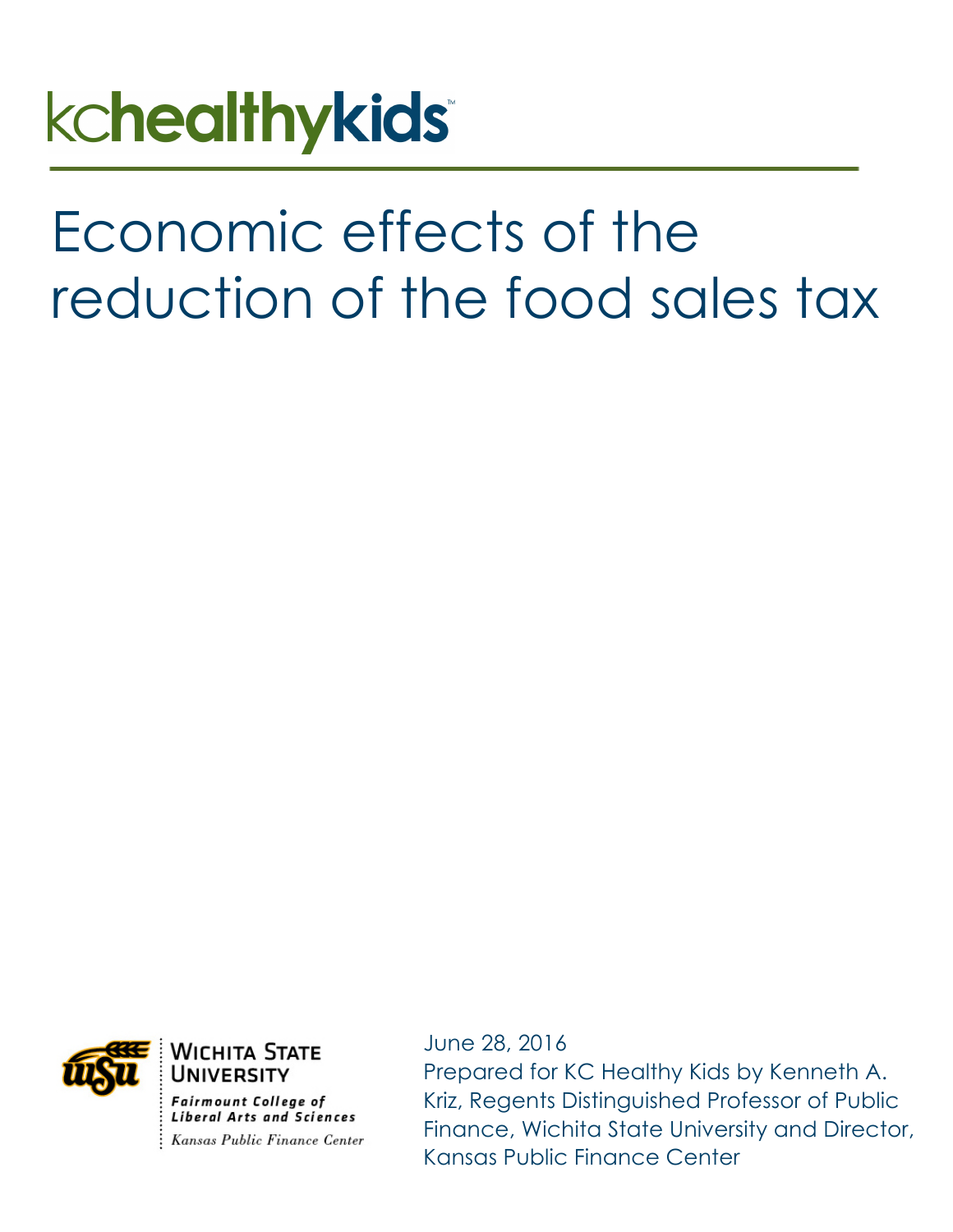## **1 Background**

Due to concerns over the incidence of the inclusion of food for at-home preparation (groceries) in the retail sales tax base in Kansas, recent proposals in the state legislature have called for a reduction in the food sales tax or an outright exemption of groceries from the sales tax, with several of them calling for increases in income tax rates or closing loopholes to offset lost revenues (see, for example HB 2444 proposed in the 2016 legislative session). In this paper we examine the likely economic effects for the state of Kansas that come from a full exemption of grocery purchases from the sales tax, paid for by an increase in the state income tax rate. While this is not the only potential "pay for" option, it represents a realistic alternative that could be considered. We use a commonly utilized regional economic model to estimate the economic effects. We find that the exemption of groceries will create moderately large increases in employment and economic activity. When accounting for the need to offset lost revenue, the economic activity effects are nullified and the net effect on economic activity will be slightly negative. However, there is projected to be a small increase in employment generated by the combination of policies. This employment will come from greater employment in service sectors; jobs are projected to be lost in higher paying sectors such as manufacturing. Therefore, labor income will be reduced slightly along with economic activity.

#### **2 Literature Review**

In order to better frame our analysis, we consulted both the academic and professional literature on the economic effects of taxing groceries. In neither literature is there a mention of a specific analysis of the effects of taxing groceries on the retail grocery industry. Therefore, we rely on the textbook literature on analyzing the effects of sales tax cuts and income tax increases. The literature on sales tax cuts emphasizes two likely effects. When individuals receive an increase in their effective income (which is what a cut in the sales tax rate will cause) there are two ways that they can employ their new income. The first is to purchase more of the good for which there is a sales tax cut. The effect of this is somewhat larger than it otherwise would be due to what economists term the "substitution effect", namely that individuals will purchase more of the item on which the sales tax was reduced due to the fact that its relative price has fallen. So for example, if a family typically spends 20% of their budget on food, they might spend 25% after the price of the groceries falls relative to other goods that are still taxed. The other effect is caused by the fact that household income available for the purchase of all goods goes up after the tax cut. This "income" effect will cause a rise in spending for all goods, as well as increased savings (Anderson, 2012).

The key to sorting out the relative size of the income and substitution effects is figured on the responsiveness to changes in food sales relative to changes in price. This socalled "price elasticity of demand" has been calculated in several studies. A previous KC Healthy Kids/Kansas Public Finance Center (KCHK/KPFC) white paper dealing with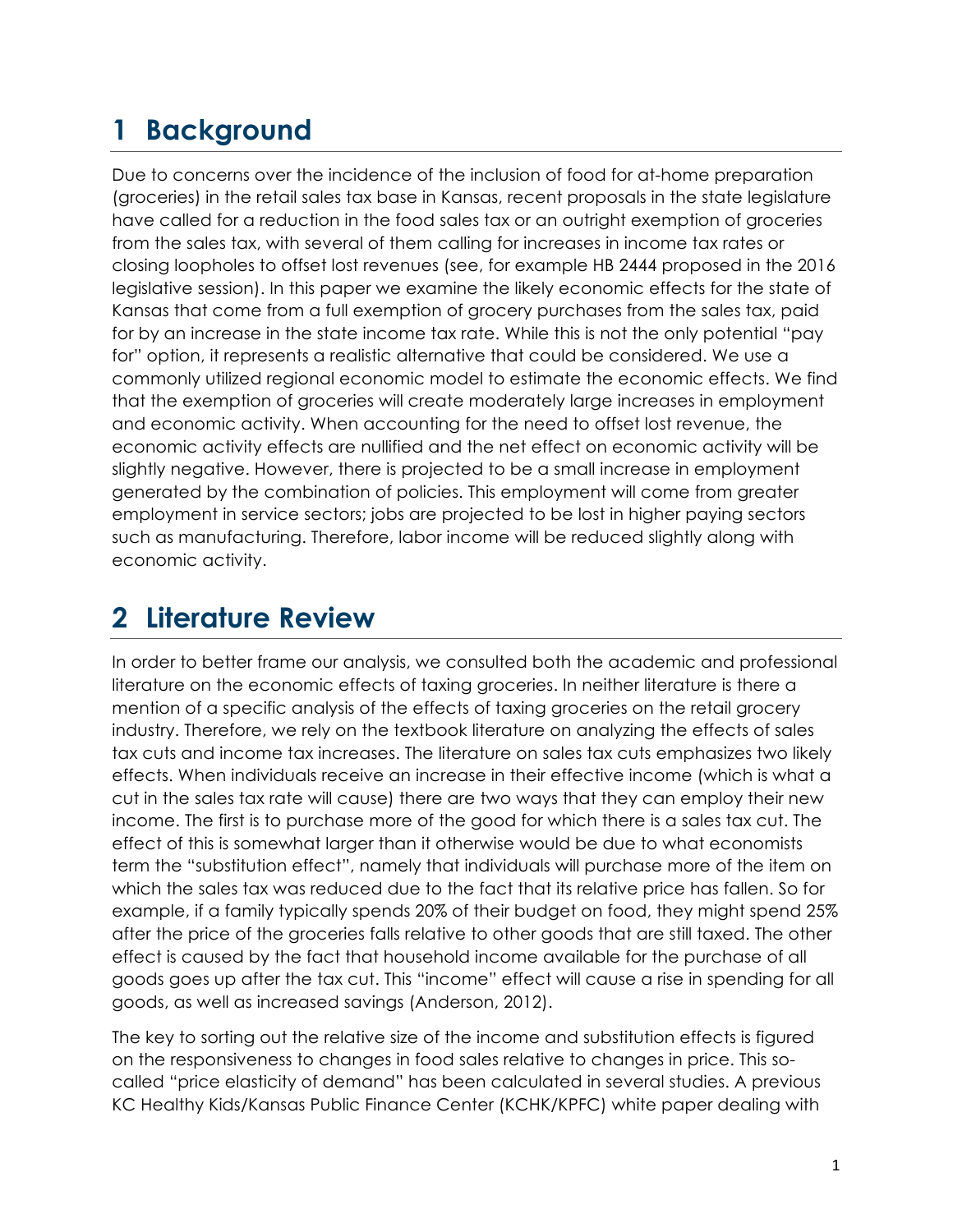the effect of the grocery sales tax on rural grocery stores calculated the average price elasticity of demand for food items as -0.45, indicating that a one percent increase in the price of groceries will produce a 0.45 percent decrease in the quantity demanded (Kriz, 2015a).

# **3 Methodology and Data**

We generate our estimates of the economic effects of the changes in tax policy from a regional economic modeling software, specifically the IMPLAN software (IMPLAN Group, LLC, 2014). This software produces estimates of changes in economic activity in various sectors of the economy given a change in one of those sectors. As an example of the use of IMPLAN, the Economic Research Service (ERS) of the US Department of Agriculture selected IMPLAN to model the effects of the American Recovery and Reinvestment Act (ARRA) of 2009 (Kort, 2009). The model traces out the linkages among various sectors of the economy to project the effects of an increase in public spending on infrastructure projects. The basis of the IMPLAN model is a "social accounting matrix" that describes how a change in one sector of the economy will affect other sectors of the economy. So in the ARRA example, researchers at the ERS would enter an increase in spending in the construction sector of the economy. The model shows estimates of what the construction sector purchases in terms of inputs such as concrete, iron, and other materials as well as labor inputs. These purchases create sales for those input sectors, which in turn are used to purchase inputs (for non-labor sectors) from other sectors. For the labor input, households use labor income to make retail purchases, which in turn creates its own set of follow-on effects. The sum of all of these effects is called a "multiplier" and describes the size of an effect in various sectors caused by a \$1 change in a given sector. So if the multiplier for construction is 1.75, each \$1 change in the construction sector will cause a net increase of \$1.75 across all sectors. Multipliers are available in IMPLAN for aggregate changes as well as by sector, allowing tracing of effects across sectors.

Consistent with the textbook public economics literature, we model two direct effects from the reduction of sales taxes. The first is an increase in spending in the retail grocery store sector. To calculate the expected increase in spending, we need to make several assumptions as well as calculate intermediate results. The second effect is caused by the change in disposable income due to the tax rate cut. We also model the effects of an offsetting income tax increase. The state of Kansas would have to raise other taxes or make cuts in spending in order to maintain a balanced budget as sales taxes from groceries fall. Table 1 summarizes the key assumptions and intermediate results used to calculate these effects. The text after the table discusses these assumptions more fully.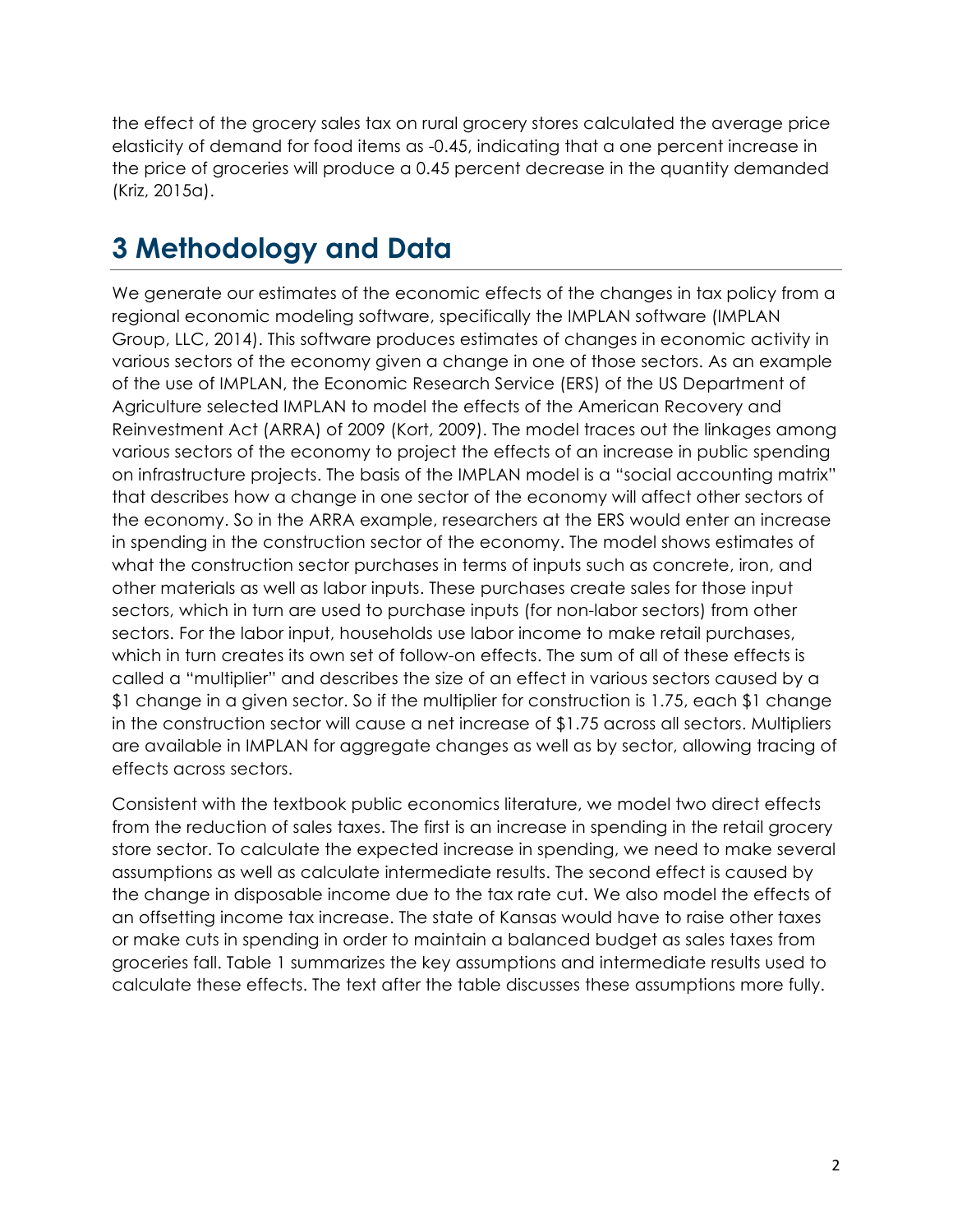*Table 1. Key Assumptions and Intermediate Results.*

<u> 1989 - Johann Stein, markin film yn y breninn y breninn y breninn y breninn y breninn y breninn y breninn y b</u>

| <b>Assumption</b>                                                                        | <b>Value</b>                                                                                                                | <b>Source(s) or Calculation</b>                                                             |
|------------------------------------------------------------------------------------------|-----------------------------------------------------------------------------------------------------------------------------|---------------------------------------------------------------------------------------------|
| <b>Grocery Sales Tax Base</b>                                                            | \$6,002,564,102                                                                                                             | Calculated from Fiscal Note to HB 2444                                                      |
| Effective Local Sales Tax Rate                                                           | 0.6689%                                                                                                                     | Calculated from KDOR 2015 Annual Report<br>and U.S. Bureau of Economic Analysis             |
| Effective Sales Tax Rate Reduction                                                       | 7.1689%                                                                                                                     | 6.5% State and 0.6689% Local                                                                |
| Sales Tax Reduction                                                                      | \$430,317,817.91                                                                                                            | Effective Sales Tax Rate Reduction *<br>Grocery Sales Tax Base                              |
| <b>Price Elasticity of Demand</b>                                                        | $-0.45$                                                                                                                     | Kriz, 2015a                                                                                 |
| Increase in Demand for Food Sales                                                        | \$193,643,018.06                                                                                                            | Sales Tax Reduction * Price Elasticity of<br>Demand                                         |
| "Income Effect" of Sales Tax Cut                                                         | \$236,674,799.85                                                                                                            | Sales Tax Reduction – Increase in Demand<br>for Food Sales                                  |
| Income Categories for Allocation<br>of Income Effect and Required<br>Income Tax Increase | Details Available Upon<br>Request                                                                                           | KDOR 2015 Annual Report and Kriz, 2015b,<br>Mapped to IMPLAN Household Income<br>Categories |
| Labor Supply Elasticity for<br>Calculating Required Income Tax<br>Increase               | $-0.1$                                                                                                                      | Kriz, 2015a                                                                                 |
| Sectoral Food Sales Allocation                                                           | 35% Retail Stores - Food &<br>Beverage, 55% Retail<br>Stores - General<br>Merchandise, 10% Retail<br>Stores – Miscellaneous | KDOR 2015 Annual Report                                                                     |

One of the most basic assumptions is the existing level of retail grocery sales subject to the tax. For this purpose, we use estimates of the tax loss from HB 2444. That bill proposed a 3.9% cut in the sales tax rate on groceries, from the existing rate of 6.5% to 2.6%. The fiscal note accompanying that bill indicates a projected state revenue loss of \$234.1 million (Sullivan, 2016). Dividing this loss by the implied tax cut, we arrive at an estimate of the effective base of grocery sales as \$6,002,546,102. Another important piece of information necessary for our calculations is the local sales tax rate. When exempting groceries from the sales tax, both local sales taxes as well as that state sales tax will be impacted. The tax burden on food sales will fall by more than the 6.5% collected by the state. Modeling the local sales tax rate is challenging because of the relatively wide variation in rates. However, a statewide average may be thought of as a first approximation of a statewide rate.1 To calculate this we use information from the Kansas Department of Revenue Annual Report of 2015 (KDOR, 2015, Section 2). In 2015, local governments in Kansas collected just over \$893.6 million in sales taxes. The U.S. Bureau of Economic Analysis estimates Kansas personal income for 2015 at just over \$133.5 billion (Bureau of Economic Analysis, 2016). The calculated average local sales

<sup>1</sup> If this were a study on a smaller area such as a county, one could use a weighted average of local rates in the county, for the state as a whole our approach replicates this.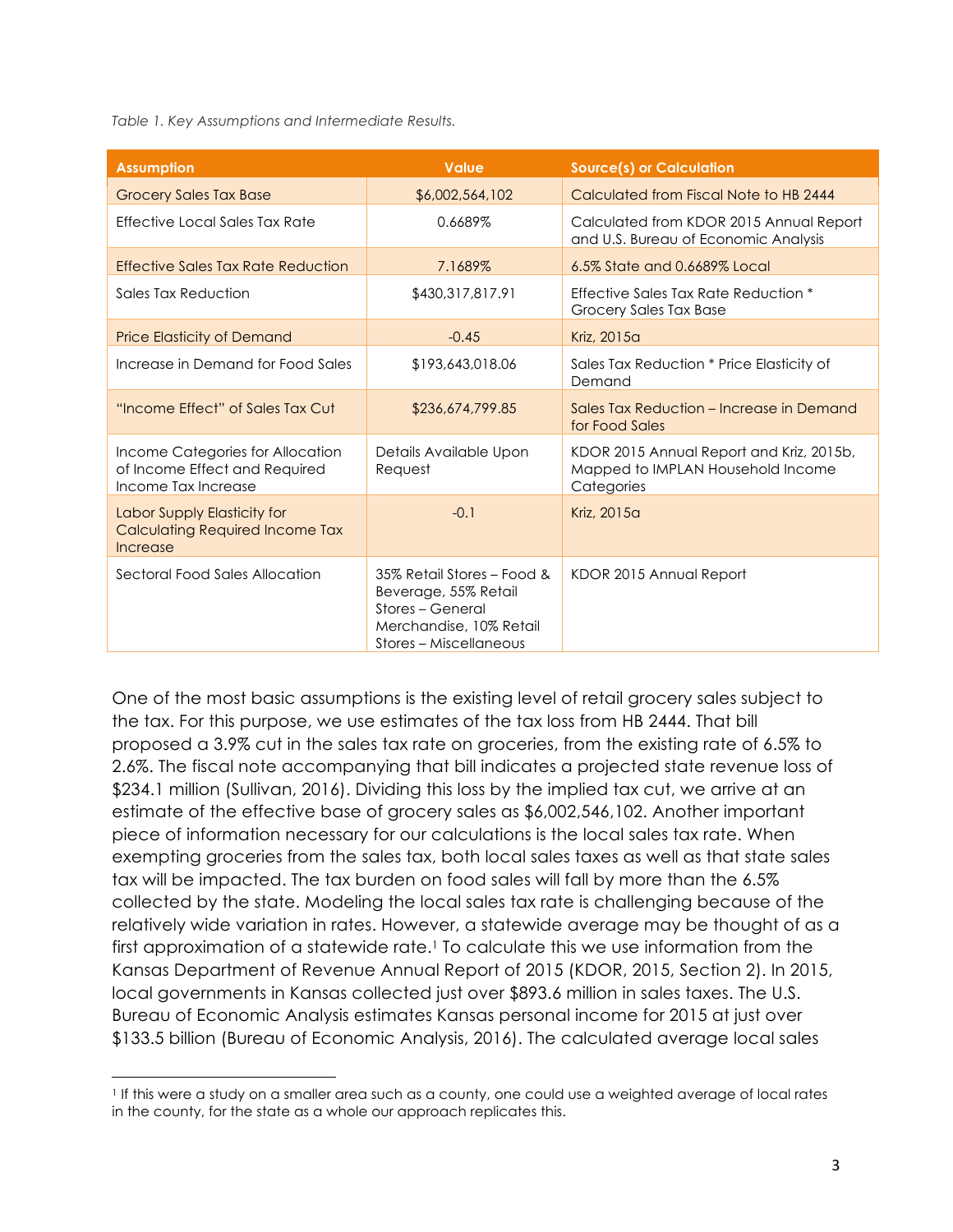tax rate is therefore 0.6689%. This makes sense as several local jurisdictions have rates in the  $0.5 - 1.0\%$  range.

Therefore, the calculated effective tax cut from exempting groceries is 7.1689%, consisting of the 6.5% state rate and the 0.6689% local rate. The last piece of information necessary to calculate the increase in grocery sales due to the sales tax exemption is the price elasticity of demand for groceries. We used a price elasticity of demand of -0.45 as cited in the literature review. Combining these two figures, we estimate that grocery sales would increase 3.226% due to the tax exemption. Using the base estimates of \$6 billion from HB 2444, the resulting increase in grocery sales statewide is estimated to be \$193.6 million.

The next step in estimating the effects of the sales tax cut involves inputting this increase in grocery sales into IMPLAN. If the study were simply a study of the effect on grocery stores, this could be done by estimating a certain percentage of the sales made in grocery stores (sector 324 in IMPLAN). However, to capture the full economic effect, we need to estimate increased sales not only in grocery stores but also in general merchandise stores (Walmart, Target, etc. – sector 329) and miscellaneous merchandise stores (Dollar General, etc. – sector 330). In this study, we allocate the sales to the stores according to the relative percentages of sales taxes generated. The annual report of the Kansas Department of Revenue indicates that approximately 35% of sales taxes generated in these sectors comes from grocery stores, 55% from general merchandise stores, and 10% from miscellaneous retail stores (KDOR, 2015). This is the allocation that we use for IMPLAN.

The "income" effect of the tax exemption is estimated by taking the difference between the total estimated revenue effect and the substitution effect modeled above. The total revenue loss can be estimated by applying the total effective tax cut (7.1689%) to the estimated food sales tax base (\$6 billion). The difference between this figure – just over \$430 million – and the increase in food sales - \$236.7 million – is our estimate of the income effect of the sales tax exemption. This amount also has to be allocated across income groups according to the benefit that they are likely to realize from the cut. We use figures from the Kansas Department of Revenue annual reports on income realized by different groups (KDOR, 2015) and data on the incidence of the sales tax taken from a previous KC Healthy Kids/KPFC white paper (Kriz, 2015b) to allocate the \$196.5 million income effect to different income groups. So for example, the income group "\$0 - \$25,000" within the KDOR annual report is estimated to realize a 2.74% income effect given their incidence of the sales tax. Given their relative level of income, this equates to an income effect of approximately \$80 million for this income group.

Another issue in making the data conformable with IMPLAN concerns the allocation of income effects to different income categories. The categories in the KDOR report are somewhat different than those used by IMPLAN, so KDOR categories were mapped to IMPLAN categories based on the relative size of each category. For example, the KDOR report has categories for "No Kansas Adjusted Gross Income (AGI)" and "\$0 – \$25,000",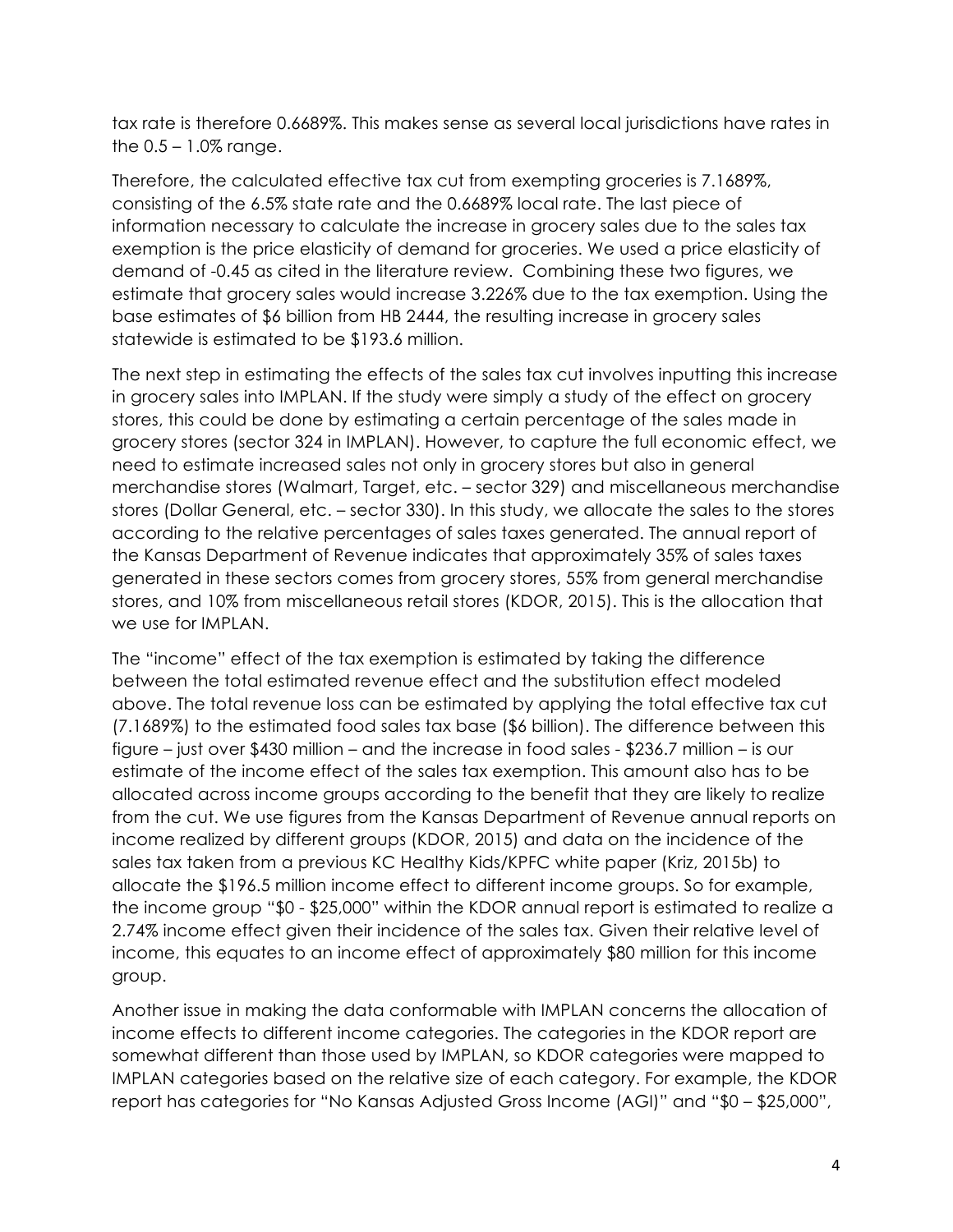while IMPLAN has categories for "Less Than \$10,000", "\$10,000 - \$15,000", and "\$15,000 - \$25,000". We chose to include all of the estimated effects for KDOR's "No Kansas AGI" category and 40 percent of the "\$0 – \$25,000" KDOR category in IMPLAN's "Less Than \$10,000" category. With these results in hand we could then enter all of the data for the effects of the sales tax exemption into IMPLAN.

The estimates obtained from IMPLAN in this first stage of the analysis do not take into account the need for the state to achieve fiscal balance. Like most states, the state of Kansas is required to submit a balanced budget. Therefore, any decreases in sales taxes must be balanced by either spending cuts or increases in other taxes. Either of these changes is likely to produce a change in the amount of grocery store sales in an area. So in order to produce a final estimate of the effect of the sales tax on grocery stores, we must account for "balanced budget" effects. Without knowing the specific tax or spending change, we employ the modeling convention of assuming an equal change in the tax rate, changing household income in IMPLAN by an amount equal to the percentage of the across the board tax increase. For the state of Kansas, an increase in the income tax rate equivalent to a 0.61% of personal income was calculated to produce revenue equivalent to the sales tax (using an estimated labor supply elasticity of -0.1 and taking into account the slight revenue gain from increased economic activity generated by the grocery sales exemption).2 The loss in disposable income associated by the tax was then allocated across income categories using the same data from the Kansas Department of Revenue used in calculating the income effect of the grocery exemption. These estimated reductions in disposable income were then entered into IMPLAN as reductions in household income for purposes of estimating the economic effects of the tax.

## **4 Results**

 

We break the results out into effects from each portion of the analysis, the positive effects of the food sales tax increase due to both the increased food sales effect and the income effect, and the negative effect of the compensating income tax increase. Table 2 shows the results of the model estimating the economic effects of increased food sales throughout the state generated by the grocery sales tax cut. Employment throughout the state is expected to rise by nearly 1,200 jobs due to this portion of the policy change. Out of this figure, 950 jobs are expected to be generated directly in retail outlets selling groceries, as shown in the "Direct Effect" row. An additional 77 jobs are expected to be created in suppliers of retail grocery sales establishments (called the "Indirect Effect" of the change). Finally, purchases of other items (food, cars,

<sup>2</sup> Further calculations available from the author. Please note that there is an implicit assumption embedded in our formulation of the offsetting tax increase. As pointed out when discussing the effects of the sales tax exemption a portion of the revenue loss will come from local governments that collect sales taxes. By modeling an increase in the income tax we are assuming that the state will collect the tax and remit a portion to local governments to compensate for the lost sales tax revenue tied to the exemption. If local governments use their own taxes to offset the revenue loss, the combination of economic effects will be different.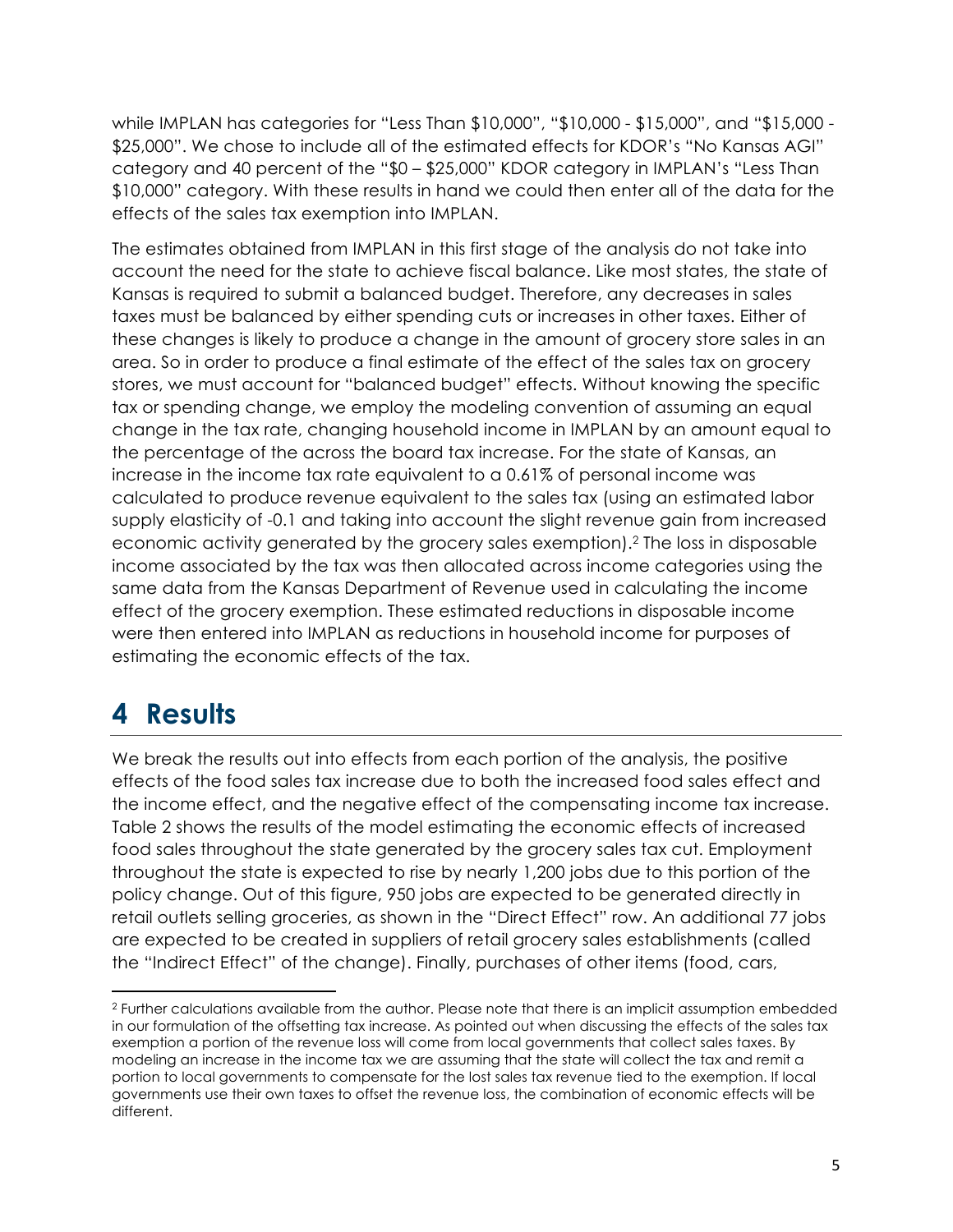clothes, etc.) made by workers both in retail outlets and suppliers are expected to generate another 161 jobs (this is the "Induced Effect"). Labor Income is expected to rise by over \$38 million statewide due to the policy. Output of businesses is expected to rise over \$89 million. The figure that most regional economists cite as the ultimate measure of economic impact is termed "Value Added". This measure captures economic returns to all factors of production (labor, land, and capital) due to increased economic activity. After the policy of exempting grocery sales goes into effect, these returns are expected to rise by just over \$65 million due to economic activity at retail grocery outlets (Direct Effect of \$45 million), their suppliers (Indirect Effect \$6.9 million), and businesses affected by purchases made by workers of these businesses (Induced Effect \$13 million).

| Impact Type            | <b>Employment</b> | Labor Income<br>(S) | <b>Total Value Added (\$)</b> | Output (\$)     |
|------------------------|-------------------|---------------------|-------------------------------|-----------------|
| <b>Direct Effect</b>   | 958.58            | 27,388,592.85       | 45,281,948.19                 | 57,318,246.47   |
| <b>Indirect Effect</b> | 77.71             | 3,753,193.17        | 6,894,742.60                  | 10,993,559.08   |
| Induced Effect         | 161.40            | 7,000,820.59        | 13,075,258.68                 | 21,050,307.84   |
| <b>Total Effect</b>    | 1,197.70          | 38,142,606.61       | 65,251,949.47                 | 89, 362, 113.39 |

*Table 2. Economic Effects from Increased Food Sales Generated by Sales Tax Exemption for Groceries.*

Table 3 shows the economic effects generated by the income effect. Note that there are no direct effects of this policy, in other words no single sector is affected directly by increased purchasing power. Instead the benefits are induced through increased purchases of all goods. These induced effects amount to over 1,600 jobs and \$129.1 million in economic activity as measured by Value Added.

*Table 3. Economic Effects from the Income Effect Generated by Sales Tax Exemption for Groceries.*

| <b>Impact Type</b>     | <b>Employment</b> |               | Labor Income (\$) Total Value Added (\$) Output (\$) |                |
|------------------------|-------------------|---------------|------------------------------------------------------|----------------|
| <b>Direct Effect</b>   | 0.00              | 0.00          | 0.00 <sub>1</sub>                                    | 0.00           |
| <b>Indirect Effect</b> | 0.00              | 0.00          | 0.00                                                 | 0.00           |
| <b>Induced Effect</b>  | 1,632.08          | 68,785,683.05 | 129, 158, 127.52                                     | 207,144,518.70 |
| <b>Total Effect</b>    | 1,632.08          | 68,785,683.05 | 129, 158, 127.52                                     | 207,144,518.70 |

These induced effects are seen in the impact of the income tax increase that must be generated to offset the budgetary effects of the sales tax exemption. However, the induced effects in this case are negative, the tax increase reducing disposable income of consumers throughout the state. If this policy of raising taxes was done in isolation, the increase would be projected to reduce employment by almost 2,600 jobs and result in a loss of \$204.8 million in economic activity (Table 4).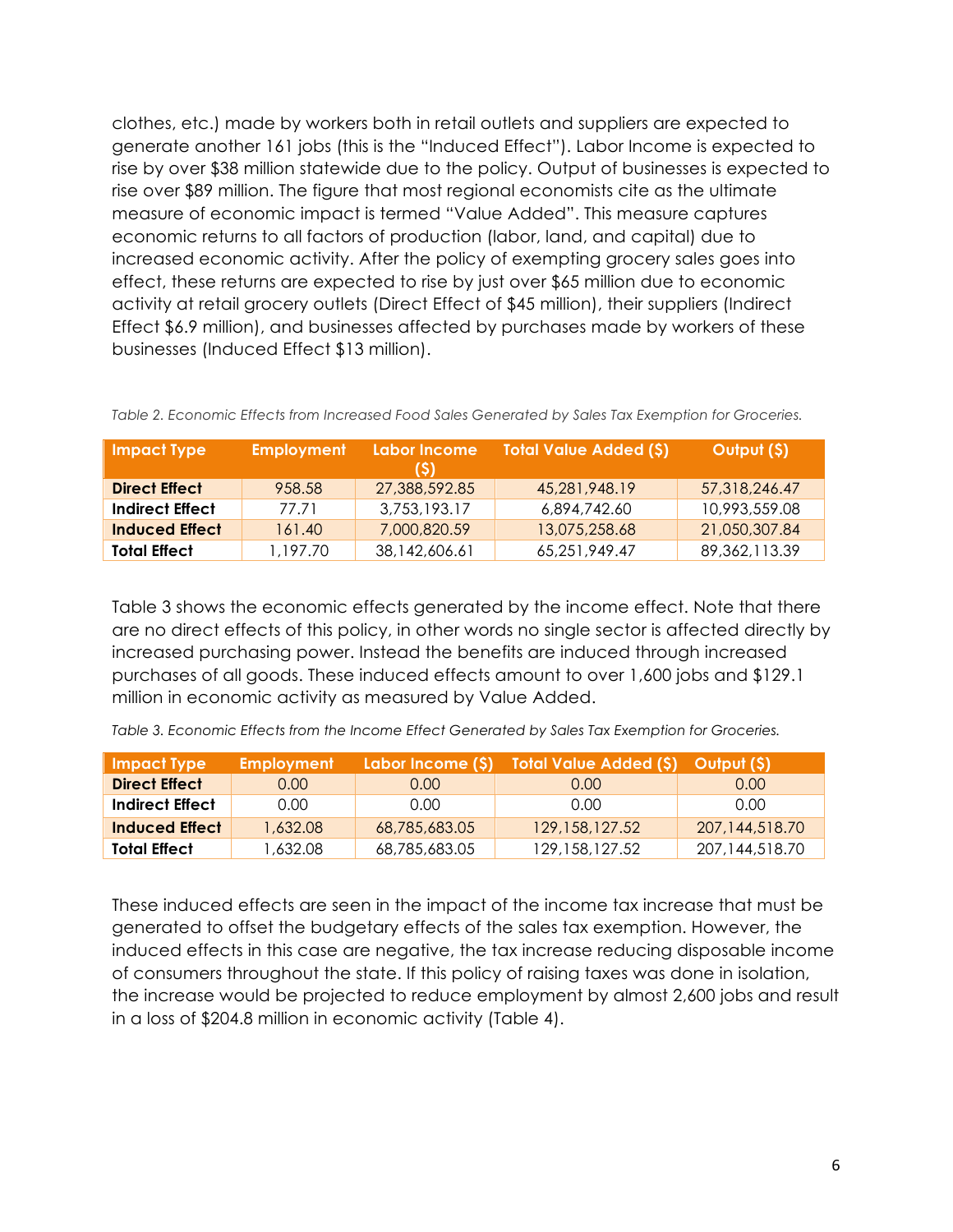| <b>Impact Type</b>   | <b>Employment</b> |                   | Labor Income (\$) Total Value Added (\$) Output (\$) |                   |
|----------------------|-------------------|-------------------|------------------------------------------------------|-------------------|
| <b>Direct Effect</b> | 0.00              | 0.00 <sub>1</sub> | 0.00                                                 | 0.00              |
| Indirect Effect      | 0.00 <sub>1</sub> | 0.00              | 0.00                                                 | 0.00              |
| Induced Effect       | $-2,588.98$       | $-109,687,387.35$ | $-204,834,981.40$                                    | $-329,153,749.65$ |
| <b>Total Effect</b>  | $-2,588.98$       | -109,687,387.35   | -204,834,981.40                                      | -329,153,749.65   |

*Table 4. Economic Effects of Income Tax Increase.*

However, as we know, this policy would not be enacted in isolation, but rather in conjunction with the sales tax exemption. Therefore, in Table 5 we net out the effects of the income tax increase from those of the sales tax exemption on groceries to obtain our final estimates of the economic impact of undertaking such a policy. On net, the policy is expected to generate 240.8 new FTE jobs throughout the state. Economic activity as measured by Value Added is expected to fall slightly, by \$10.4 million.

| <b>Impact Type</b>   | <b>Employment</b> | Labor Income (S) | <b>Total Value Added (S)</b> | Output (S)        |
|----------------------|-------------------|------------------|------------------------------|-------------------|
| <b>Direct Effect</b> | 958.58            | 27,388,592.85    | 45.281.948.19                | 57.318.246.47     |
| Indirect Effect      | 77.71             | 3,753,193,17     | 6.894.742.60                 | 10.993.559.08     |
| Induced Effect       | $-795.50$         | -33,900,883.71   | $-62.601.595.19$             | $-100.958.923.10$ |
| Total Effect         | 240.80            | -2.759.097.69    | -10.424.904.40               | -32,647,117.55    |

At first, the results may seem incongruous, with employment rising slightly as economic activity falls slightly. The key to understanding this lies in the combination of Direct, Indirect, and Induced effects on both the Employment and Labor Income measures. What the model is suggesting is that the policy of cutting the effective sales tax rates is boosting employment and labor income in the grocery sector and in sectors that supply the grocery sector, while the remaining sectors of the economy will see slight decreases in Employment and Labor Income. These decreases in Labor Income translate into less sales in firms across the economy, reducing economic activity on the whole.

One other point about these results is that the effects are very small. The increase in employment is 0.017% of current Kansas nonfarm payroll employment and the Value Added decrease is smaller than that in percentage terms, only 0.007% of Total Value Added in the state economy as of 2015.

#### **5 Conclusions**

Using a commonly employed regional economic model, we find that the policy of exempting groceries from the retail sales tax base in the state of Kansas and replacing